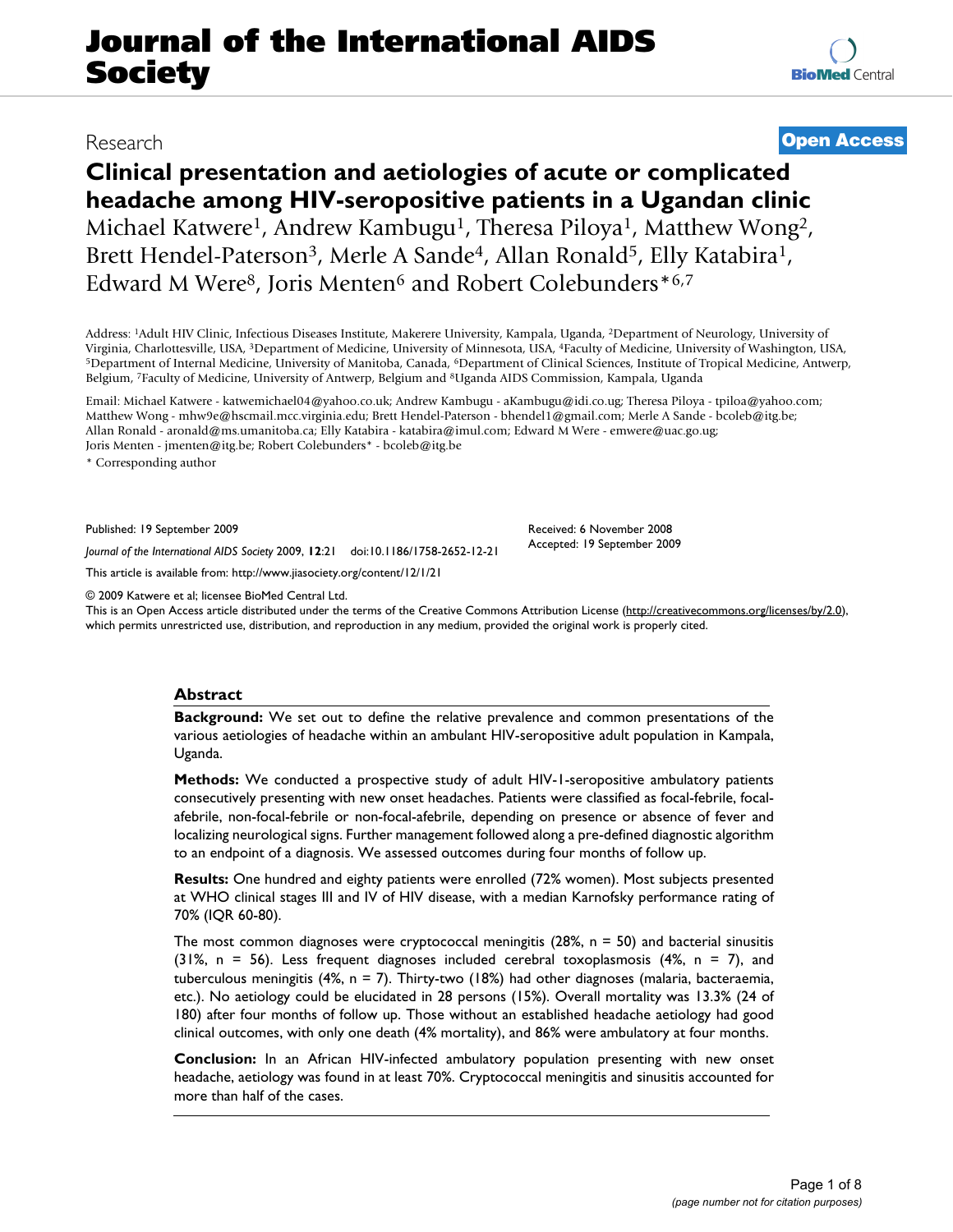# **Background**

In the industrialized world, headache is a common complaint amongst both HIV-negative and HIV-positive individuals. In HIV-negative patients, the cause of headache is rarely secondary to significant intracranial pathology [1- 3], but in HIV-positive patients, the risk of a secondary "serious" cause of headache is much higher, especially in those who are immunocompromised. In this group, the frequency of "serious" aetiologies depends on the clinical setting, with frequencies ranging from 4% to 82% [4,5].

The primary diagnostic procedure for headache in HIVpositive subjects is neuroimaging [6], with some experts recommending computerized tomography (CT) or magnetic resonance imaging in all HIV-positive patients with headache [7]. This presents a unique challenge to the care of HIV-positive patients in sub-Saharan Africa, where access to diagnostic neuroradiologic expertise and equipment is severely limited [8,9].

A study from South Africa noted that most patients with advanced AIDS complained of pain, and 42% of these had headache as a major pain site [10]. To our knowledge, no studies to date have been done to estimate the relative frequencies of the various aetiologies of headache in an HIV population in sub-Saharan Africa.

The purpose of this study was to determine these relative frequencies and their associated clinical presentations in an ambulatory HIV-positive population in Kampala, Uganda.

In particular we wanted to determine if there were elements in the clinical presentation that could allow a clinician to differentiate a headache secondary to a "serious" cause from one secondary to a "benign" cause. The identification of such elements may allow more efficient use of constrained resources, such as neuro-imaging and other expensive diagnostic tests.

# **Methods**

The study was conducted in the Adult Infectious Diseases Clinic (Adult IDC) in Kampala, Uganda. The Adult IDC is a specialized semi-autonomous section of the Outpatients' Department of the Mulago National Referral Hospital. It is located in an urban setting, with a catchment area of at least three million people in and around the city of Kampala. It is a referral centre for HIV-infected adults at primary, secondary and tertiary levels of care. The clinic receives referrals from HIV/AIDS care centres situated outside Kampala in all the five regions of Uganda.

As of March 2004, the clinic had about 10,000 HIVinfected adults in care (about 65% of them being female). More than 50% of the patients were at WHO HIV clinical stages III and IV at the time of recruitment into care, with an antiretroviral therapy (ART) coverage of about 30%. Patients who need in-patient clinical care are referred to the Mulago Hospital in-patient medical wards upon assessment and initial resuscitation within the clinic.

The study was performed during a 12-month period from March 2004 to February 2005. All patients with headache as one of their main complaints during the study period were consecutively referred to one of two study physicians.

In order to be included in the study, subjects had to have a positive ELISA HIV-1 test and a positive confirmatory Western blot HIV-1 test. Individuals were excluded if they were younger than 18 years of age.

They were eligible for the study if one of their main complaints was a headache, and if it was: their first headache; different in character from previous headaches; the worst headache they ever experienced; or a persistent headache (more than 72 hours) despite using measures that previously relieved their headache.

In addition, they were included in the study if their headache was accompanied by fever (axillary temperature greater than 37.5 degrees Celsius), vomiting, new or increased frequency of seizures, altered mental state, neck stiffness, or any new focal neurologic symptom or sign.

Medical officers collected information on demographics, history of the present illness, neurologic symptoms, past medical and medication history, and functional status. Patients were asked to score the severity of their headache using a scale from 1 to 10. In addition, all study participants had a general medical and neurologic examination. All this information was recorded on standardized case report forms.

The aetiology of each subjects' headache was diagnosed using standardized criteria established before the study commenced; these are listed below (Table 1). Lumbar puncture and cerebrospinal fluid examination were performed for all enrolled subjects who did not have a focal neurological deficit and who did not meet the case definition of bacterial sinusitis (see Table 1).

**Patients' functional status** was rated using the Karnofsky Performance scale shown here:

**Percent (%)** Description

**100** Normal; no complaints; no evidence of disease.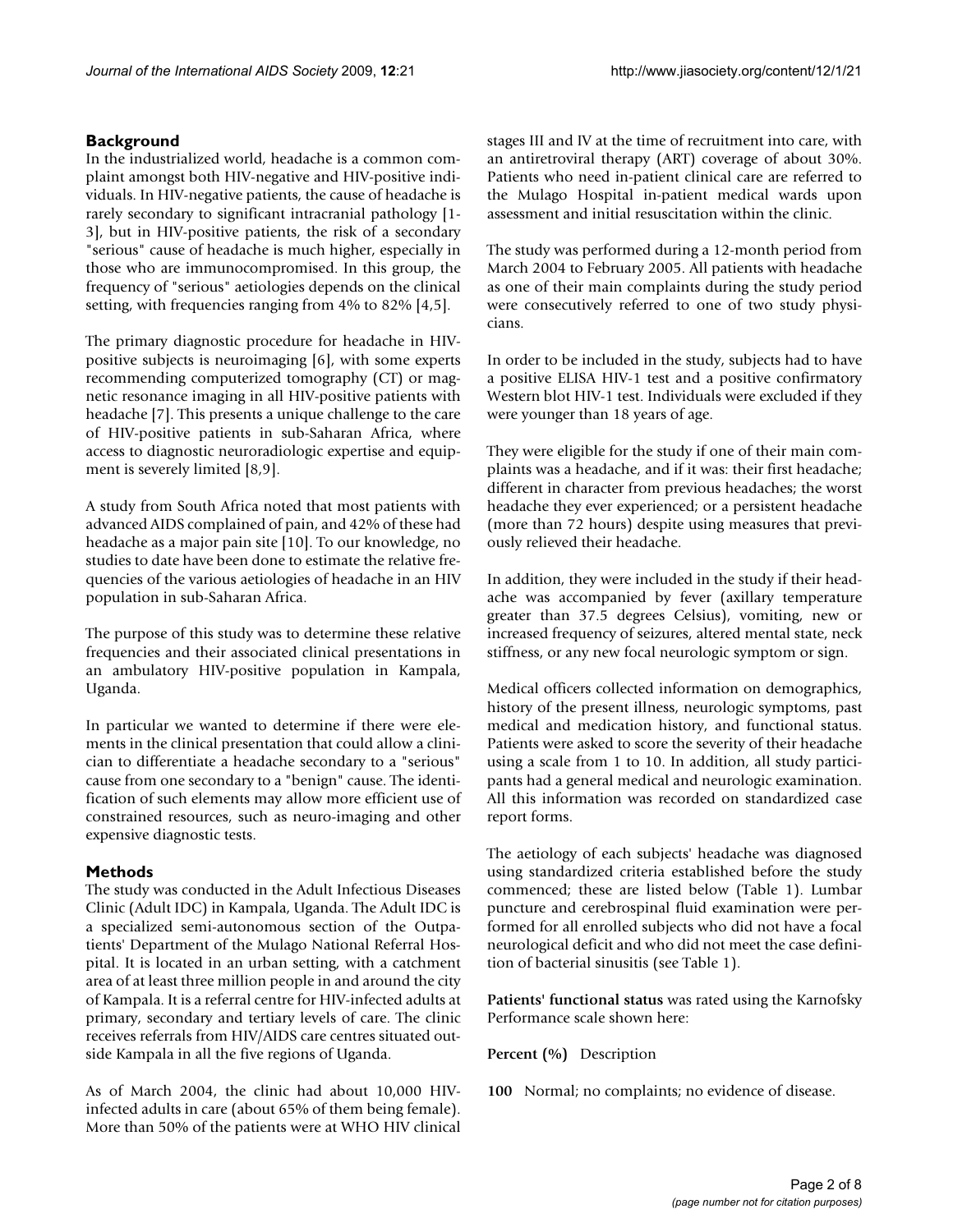### **Table 1: Diagnostic criteria utilised in the study**

| <b>Diagnosis</b>               | <b>Case definition</b>                                                                                                                                                                                                                                                                                                                                                                                                                                                                                         |
|--------------------------------|----------------------------------------------------------------------------------------------------------------------------------------------------------------------------------------------------------------------------------------------------------------------------------------------------------------------------------------------------------------------------------------------------------------------------------------------------------------------------------------------------------------|
| <b>Cryptococcal meningitis</b> | Presence of Cryptococcus in the cerebrospinal fluid (CSF) by India ink examination, CSF fungal culture, or positive<br>serum cryptococcal antigen (CRAG) test.                                                                                                                                                                                                                                                                                                                                                 |
| Cerebral toxoplasmosis         | Headache accompanied by a focal neurological deficit, with clinical improvement on empiric cotrimoxazole therapy<br>within 14 days of initiation. A positive CT of the brain revealing characteristic ring-enhancing lesions was not<br>required.                                                                                                                                                                                                                                                              |
| <b>Bacterial sinusitis</b>     | Clinical symptoms and signs (rhinorrhoea, nasal stuffiness, headache worse when bending over, frontal or maxillary<br>sinus pain, and tenderness on percussion), with or without air fluid levels on skull film, and response to antibiotic<br>treatment.                                                                                                                                                                                                                                                      |
| <b>Tuberculous meningitis</b>  | Mycobacterium tuberculosis demonstrated in CSF by Ziehl-Neelsen staining and/or mycobacterial culture<br>(Loewenstein-Jensen culture medium); or mycobacterium tuberculosis not demonstrated in the CSF, but: (A) CSF<br>findings compatible with CSF protein >60 g/dL, and >200 cells/mm <sup>3</sup> with lymphocytic predominance; (B) evidence<br>of extra central nervous system tuberculosis; (C) exclusion of other aetiologies of meningitis; and (D) positive<br>response to anti-tuberculous therapy |
| Viral meningitis               | On the basis of mild-moderate CSF pleocytosis (<100 leukocytes/ml) and moderately elevated protein in CSF (40-<br>150 g/dL) with negative CSF fungal/bacterial cultures, negative Ziehl-Neelsen and gram stains of CSF, negative<br>serum CRAG and exclusion of tuberculosis at other sites.                                                                                                                                                                                                                   |

**90** Able to carry on normal activity; minor signs or symptoms of disease.

**80** Normal activity with effort; some signs or symptoms of disease.

**70** Cares for self; unable to carry on normal activity or to do active work.

**60** Requires occasional assistance, but is able to care for most of one's needs.

**50** Requires considerable assistance and frequent medical care.

**40** Disabled; requires special care and assistance.

**30** Severely disabled; hospitalization indicated although death not imminent.

**20** Very sick; hospitalization necessary; active, supportive treatment necessary.

**10** Moribund, fatal processes progressing rapidly.

**0** Dead

Patients were classified as focal-febrile, focal-afebrile, non-focal-febrile or non-focal-afebrile depending on presence or absence of localizing neurological signs and presence or absence of pyrexia. Further workup followed along a predefined study workup plan, to an endpoint of a diagnosis.

CT scanning was only performed in the following scenarios: (A) patients with a focal neurological deficit that did not improve within 10 days of empiric toxoplasmosis therapy; (B) patients with a persistent headache after a standardised workup and treatment; or (C) patients whose comprehensive diagnostic workup did not reveal a diagnosis for their headache.

Patients received appropriate clinical management, and were followed by the study physicians until four months post-diagnosis or death. The patients' investigations and management were paid for by the study and by the Adult IDC. At the start of the study, patients had to pay for their ART themselves, but from July 2004, donor programmes began to provide access for many of the study participants.

Prevalences of the aetiologies of headaches were estimated together with 95% confidence intervals, calculated using Wilson's score method. The association between possible predictors and each of the most common diagnoses was assessed using Fisher's Exact test. Predictors associated with a "serious diagnosis" (defined as cryptococcal meningitis, tuberculous meningitis or cerebral toxoplasmosis) were assessed using multiple logistic regression models.

Variables significantly associated (p-value  $\leq 0.050$ ) were entered in a logistic regression model followed by back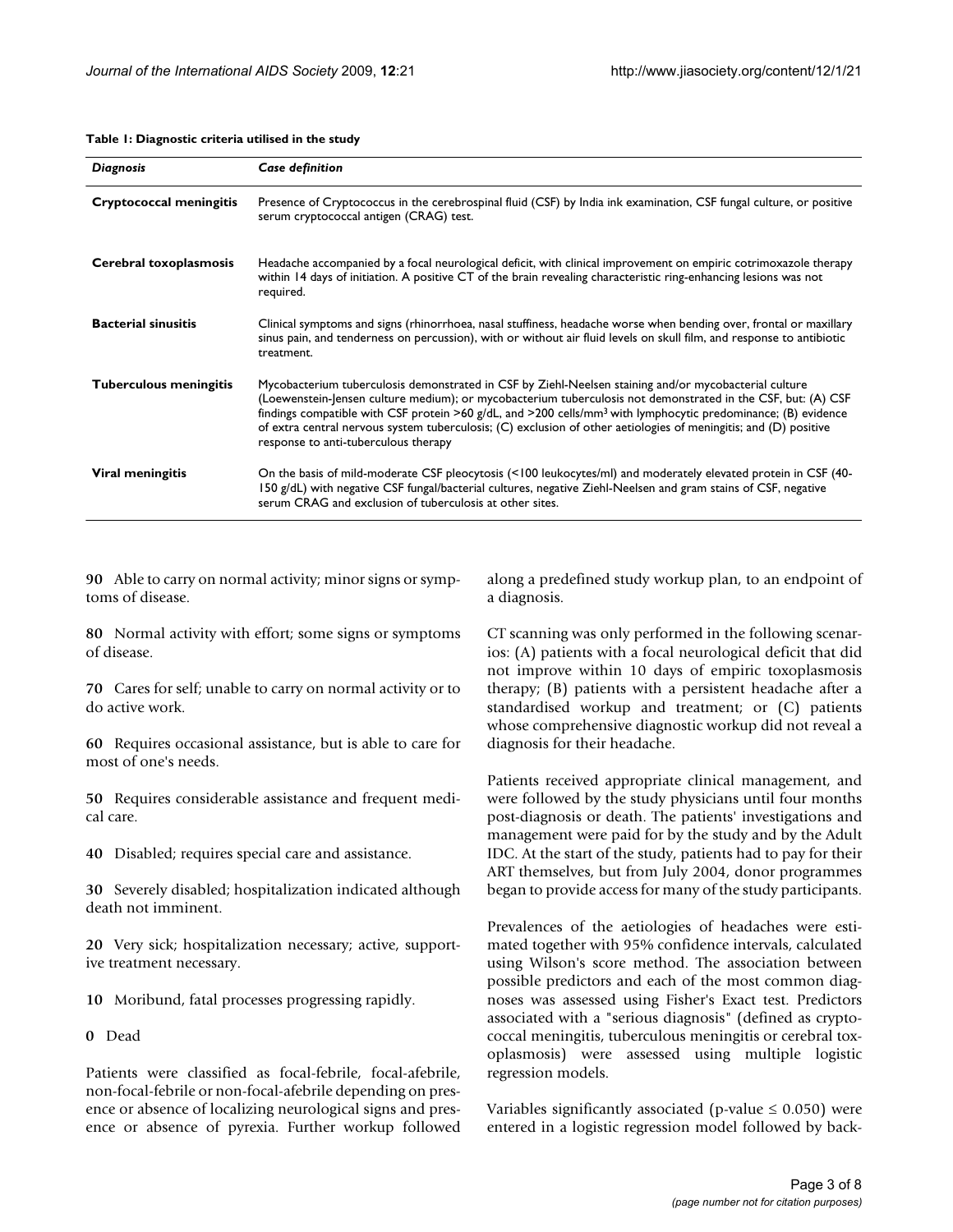ward elimination removing variables from the model at 5% significance using likelihood ratio tests. All statistical analyses were performed using SAS 9.1 (SAS Institute Inc., Cary, NC, USA) and R 2.6 (R Foundation for Statistical Computing, Vienna, Austria).

The study was approved by the local research ethics committee and by the Uganda National Council for Science and Technology. Written informed consent was obtained from all individuals in the study.

# **Results**

During the study period (March 2004 to February 2005), 273 persons presented with headaches and were referred for study screening. We excluded 86 subjects (31.5%) who did not meet the study inclusion criteria (one was HIV seronegative on confirmatory testing; 85 presented with headaches that did not meet the enrolment criteria described in the Methods section). Seven patients meeting study criteria declined consent mainly due to personal and cultural fears regarding the use of lumbar puncture as a potential investigation tool. Finally, 180 subjects, who met the study eligibility criteria, were enrolled.

Patients' characteristics at the time of enrolment are presented in Table 2. Women accounted for 72% of the

**Table 2: Patients' characteristics at study enrolment**

| <b>Patient characteristics</b>                          | n (%)        |
|---------------------------------------------------------|--------------|
| Total N                                                 | 180          |
| Sext                                                    |              |
| Men: n (%)                                              | 51 (28)      |
| Women: n (%)                                            | 128(72)      |
| Age: median (IQR)                                       | 35 (30-41)   |
| Location <sup>†</sup>                                   |              |
| Frontal: n (%)                                          | 68 (39)      |
| Temporal: n (%)                                         | 27(15)       |
| Occipital: n (%)                                        | 9(5)         |
| Vertex: n (%)                                           | 2(1)         |
| Generalized: n (%)                                      | 69 (39)      |
| Headache scoret: median (IQR)                           | $8(6-10)$    |
| Headache duration (days) <sup>†</sup> : median (IQR)    | $10(5-21)$   |
| WHO stage <sup>†</sup> :                                |              |
| $l$ or $ll: n$ $(\%)$                                   | 38 (21)      |
| III: $n$ $(\%)$                                         | 73 (41)      |
| IV: n (%)                                               | 66 (37)      |
| Patient on ART: n (%)                                   | 53 (29)      |
| Karnofsky performance score <sup>†</sup> : median (IQR) | 70 (60-80)   |
| CD4 count <sup>†</sup> : median (IQR)                   | 108 (20-239) |
| Workup classification <sup>†</sup> :                    |              |
| Focal/febrile                                           | 3(2)         |
| Non-focal/febrile                                       | 19(11)       |
| Focal/afebrile                                          | 11(6)        |
| Non-focal/afebrile                                      | 144 (81)     |
|                                                         |              |

† Number of patients with data missing: gender (1), location (5), headache score (6), headache duration (1), WHO stage (3), Karnofsky performance score (4), CD4 (10), workup classification (3). enrolled subjects, which is consistent with the demographics of the clinic. A generalized or frontal headache was reported by 78% of the study participants with a median severity score of eight. The majority presented with advanced HIV, with 78% at WHO HIV clinical stages III or IV. The median Karnofsky performance rating was 70 (IQR 60-80).

Less than 20% of the study subjects presented with either fever or focal neurological signs (Table 2).

Almost 60% of the headache presentations were attributable either to Cryptococcus neoformans meningitis or to presumed bacterial sinusitis (Table 3). The clinical features of the main aetiological diagnoses are shown in Table 4. Thirty two (18%) subjects presented with features of meningeal irritation and/or raised intracranial pressure. Twenty-five (78%) of these 32 patients were diagnosed with cryptococcal meningitis. Cryptococcal meningitis was diagnosed in 10 (77%) of 13 patients with neck stiffness; in six (67%) of nine patients with a positive Kernig's sign and in seven (70%) of 10 patients with papilloedema at baseline. Two subjects subsequently diagnosed with cryptococcal meningitis did not present with features of meningeal irritation at enrolment.

Of the 50 patients with cryptococcal meningitis, 38 (76%) presented with an initial episode of cryptococcal infection, and 12 (24%) presented with either a relapse of the disease or an immune reconstitution event secondary to antiretroviral treatment.

Thirty six (52%) were managed without hospitalization with oral fluconazole; of these, 12 (33%) died. Of the 14 (28%) who were admitted to hospital for amphotericin B treatment, eight (57%) died of either cryptococcal disease or complications of therapy. Of the 50 patients with cryptococcal meningitis, only 17 (34%) received ART. Fourteen patients with cryptococcal meningitis died before they received ART, and six died after initiating ART.

Fifteen percent of the headaches could not be classified aetiologically. These headaches generally improved on oral analgesics; but recurrent headache of mild to moderate severity during follow up was reported. One patient from this group died from presumed ART-related immune reconstitution syndrome during the four months of follow up. Two patients were lost to follow up, the rest (86%) were ambulant, with a Karnofsky performance status greater than 80% at four months of follow up.

Overall, mortality after four months of follow up was 13.3% (24 of 180). Only six (25%) of the 24 study patients who died were on antiretroviral treatment.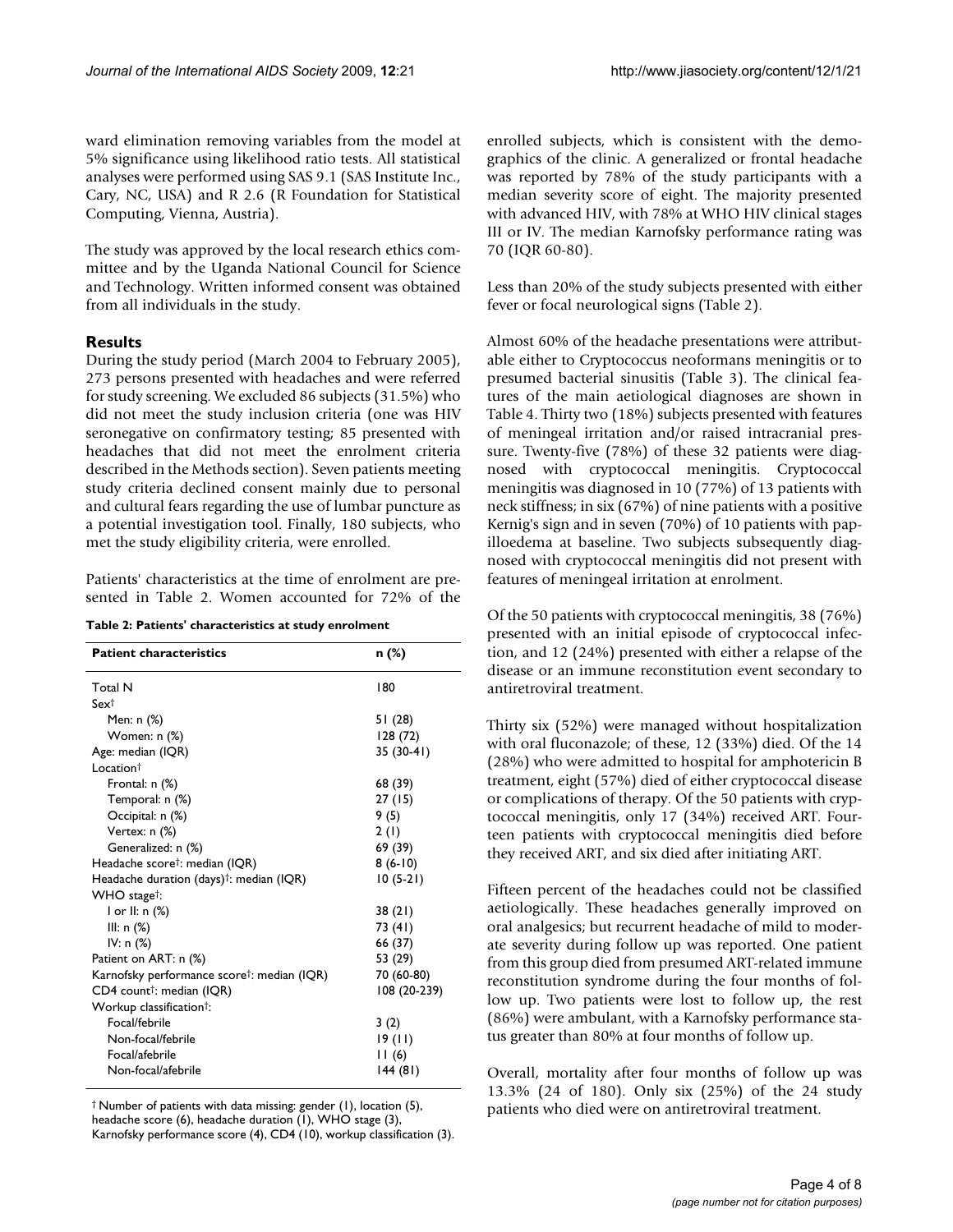| <b>Diagnosis</b>            |                                        | N              | Percentage (95% confidence interval) |
|-----------------------------|----------------------------------------|----------------|--------------------------------------|
| Cryptococcal meningitis     |                                        | 50             | 28 (22-35)                           |
| <b>Bacterial sinusitis</b>  |                                        | 56             | $31(24-38)$                          |
| Cerebral toxoplasmosis      |                                        | 7              | $4(2-8)$                             |
| Tuberculous (TB) meningitis |                                        | 7              | $4(2-8)$                             |
| Other:                      |                                        | 32             | $18(13-24)$                          |
|                             | Viral meningitis                       | 6              | $3(2-7)$                             |
|                             | Malaria                                | 5              | $3(1-6)$                             |
|                             | TB adenitis/abdominal TB               | 3              | $2(1-5)$                             |
|                             | Depression/anxiety 2                   |                | $1(0-4)$                             |
|                             | <b>CMV</b> retinitis                   | $\overline{2}$ | $1(0-4)$                             |
|                             | Drug-induced headache                  | $\overline{2}$ | $1(0-4)$                             |
|                             | Partially treated bacterial meningitis |                | $1(0-3)$                             |
|                             | Otitis media                           |                | $1(0-3)$                             |
|                             | <b>Tonsillitis</b>                     |                | $1(0-3)$                             |
|                             | Aphthous ulcer                         |                | $1(0-3)$                             |
|                             | Central retinal vein occlusion         |                | $1(0-3)$                             |
|                             | HIV associated nephropathy             |                | $1(0-3)$                             |
|                             | Urinary tract infection                |                | $1(0-3)$                             |
|                             | Herpes zoster ophthalmicus             |                | $1(0-3)$                             |
|                             | <b>Bell's palsy</b>                    |                | $1(0-3)$                             |
|                             | Staphylococcus aureus bacteraemia      |                | $1(0-3)$                             |
|                             | Cerebro-vascular accident              |                | $1(0-3)$                             |
|                             | <b>Hepatitis</b>                       | $\mathbf{I}$   | $1(0-3)$                             |
| Unknown                     |                                        | 28             | 16 (11-22)                           |

#### **Table 3: Number and percentage of patients by headache aetiology**

In the univariate analysis, the following variables were significantly associated with a diagnosis of cryptococcal meningitis (Table 4): male gender (p = 0.040), a generalised headache (p =  $0.008$ ), WHO stage (p <  $0.001$ ), CD4 cell count below 200 cells/ml ( $p < 0.001$ ), change in head position worsens headache (p < 0.001), neck stiffness (p  $<$  0.001), Kernig's sign (p = 0.015), and papilloedema (p  $= 0.005$ ).

The same variables, apart from location of headache, were associated with a diagnosis of a "serious condition" (that is, cryptococcal meningitis, tuberculous meningitis or cerebral toxoplasmosis). Multiple logistic regression confirmed male gender, CD4 cell count less than 200 cells/ ml, change in head position worsens headache, and neck stiffness as significant independent predictors of a diagnosis of cryptococcal meningitis; and male gender, CD4 cell count less than 200 cells/ml, change in head position worsens headache, neck stiffness, and WHO disease stage as significant independent predictors of diagnosis of a "serious condition" (Table 5).

# **Discussion**

About 60% of the headache presentations in this series of patients were attributable either to cryptococcal meningitis or to sinusitis. Not unexpectedly, clinically severe headache with CD4 counts of below 200 cells/mm3 was more likely to be due to cryptococcal meningitis; for those with CD4 counts of above 200 cells/mm3, severe headache was

more likely to be due to sinusitis. The diagnosis of sinusitis carried a good prognosis, usually with rapid improvement with antimicrobial treatment and few relapses despite a study population with advanced HIV disease.

The overwhelming predominance of sinusitis in females is unexplained. Perhaps they were more likely to present to the clinic with less severe headache than men. Sinusitis is a major unappreciated challenge in HIV patients. Its frequency was not anticipated, but it has been noted in other studies [11]. However, we also note that our case definition for bacterial sinusitis does not sufficiently rule out a migrainous headache. Therefore it is possible that some of the cases that were diagnosed and managed as sinusitis were attributable to migraine or migrainous headache.

More than 90% of headaches due to cryptococcal meningitis, tuberculous meningitis and toxoplasmosis were exacerbated by changes in head position. This phenomenon is presumably due to elevations of intracranial pressure that are associated with these conditions.

We noted that headache duration, mode of onset of the headache (insidious or acute), and headache severity did not correlate with a diagnosis of cryptococcal meningitis. Neck stiffness and a CD4 cell count of below 200/mm3 predicted cryptococcal disease. However additional investigations, particularly cerebrospinal fluid analysis and serum CRAG test, are needed for a definitive diagnosis.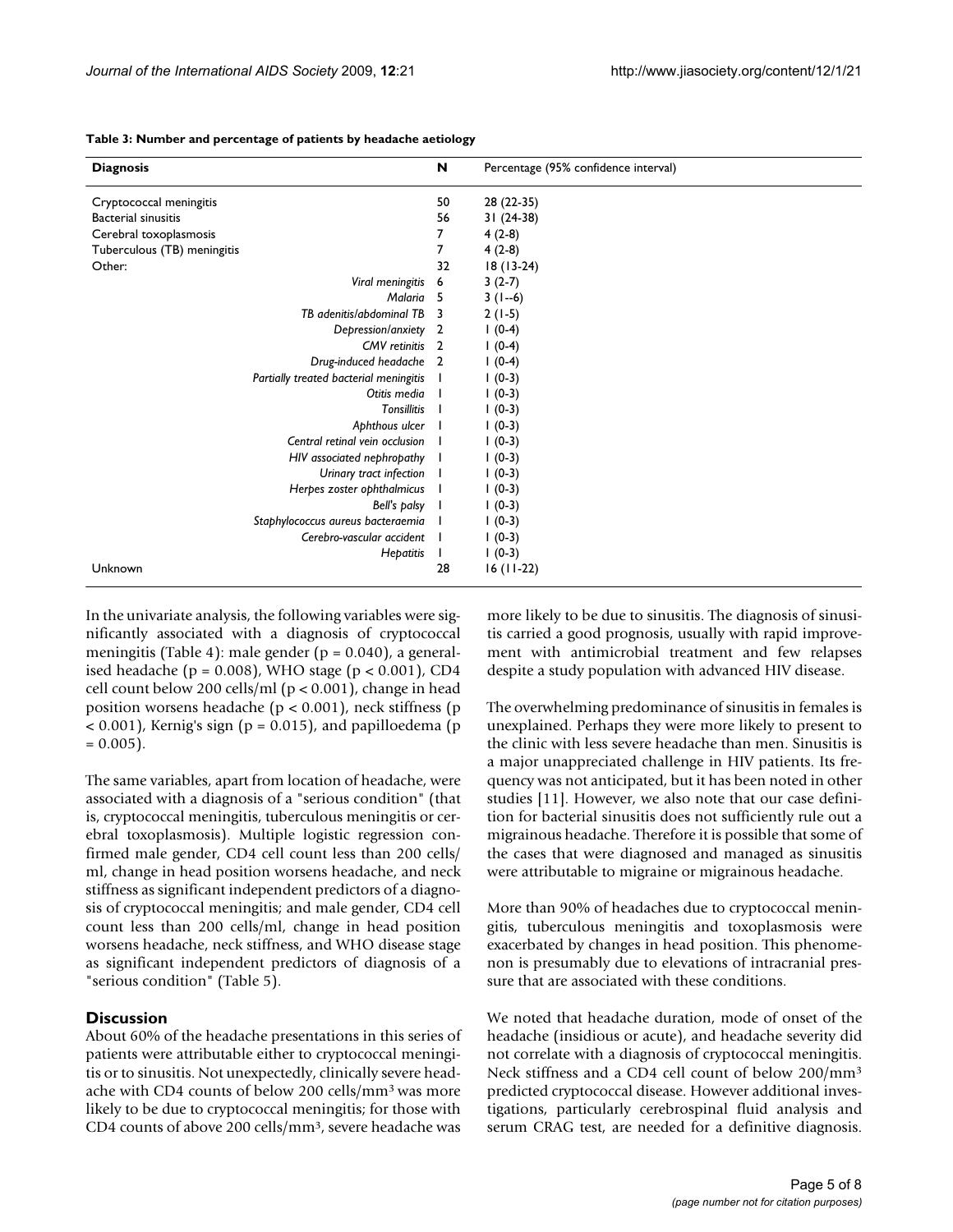|                                                      | <b>CM</b><br>$(N = 50)$ | <b>Sinusitis</b><br>$(N = 56)$ | Toxoplasmosis<br>$(N = 7)$ | <b>TBM</b><br>$(N = 7)$ | Other<br>$(N = 32)$  | <b>Unknown</b><br>$(N = 28)$ |
|------------------------------------------------------|-------------------------|--------------------------------|----------------------------|-------------------------|----------------------|------------------------------|
| Gender                                               |                         |                                |                            |                         |                      |                              |
| Male                                                 | 20                      | 4                              | 4                          | 3                       | 8                    | 12                           |
| Female                                               | 29                      | 52                             | 3                          | $\overline{4}$          | 24                   | 16                           |
| p-value                                              | 0.040                   | < 0.001                        | 0.103                      | 0.408                   | 0.829                | 0.073                        |
| Location of headache:                                |                         |                                |                            |                         |                      |                              |
| Frontal                                              | 13                      | 34                             | I.                         | 5                       | 6                    | 9                            |
| <b>Temporal</b>                                      | 4                       | 5                              | 2                          | I.                      | 8                    | 7                            |
| Occipital                                            | 5                       | $\overline{2}$                 | 0                          | 0                       | $\overline{2}$       | 0                            |
| <b>Vertex</b>                                        | 0                       | 2                              | 0                          | 0                       | 0                    | 0                            |
| Generalised                                          | 27                      | 12                             | 4                          | ı                       | 15                   | 10                           |
| p-value                                              | 0.008                   | < 0.001                        | 0.461                      | 0.392                   | 0.077                | 0.400                        |
| <b>Headache duration:</b>                            |                         |                                |                            |                         |                      |                              |
| $0-13$ days                                          | 25                      | 32                             | 4                          | 4                       | 14                   | $\overline{13}$              |
| 14-27 days                                           | 12                      | 9                              | I.                         | $\mathbf{I}$            | 15                   | 7                            |
| >28 days                                             | 12                      | 15                             | 2                          | $\overline{2}$          | 3                    | 8                            |
| p-value                                              | 1.000                   | 0.163                          | 0.888                      | 0.888                   | 0.006                | 0.712                        |
| <b>WHO</b> stage:                                    |                         |                                |                            |                         |                      |                              |
| I or II                                              | 3                       | 17                             | 0                          | 0                       | 9                    | 9                            |
| Ш                                                    | 16                      | 24                             | 2                          | 4                       | 15                   | 12                           |
| IV                                                   | 30                      | 4                              | 5                          | 3                       | 8                    | 6                            |
| p-value                                              | < 0.001                 | 0.041                          | 0.129                      | 0.480                   | 0.240                | 0.133                        |
| CD4 count:                                           |                         |                                |                            |                         |                      |                              |
| $50$                                                 | 31                      | $\mathbf{H}$                   | I.                         | $\overline{2}$          | 4                    | 8                            |
| 50-199                                               | 15                      | 18                             | 3                          | 3                       | 6                    | 6                            |
| $\geq 200$                                           | L                       | 24                             |                            | $\overline{2}$          | $\mathbf{H}$         | $\overline{13}$              |
| p-value                                              | < 0.001                 | 0.001                          | 0.451                      | 0.801                   | 0.376                | 0.115                        |
| Workup classification:                               |                         |                                |                            |                         |                      |                              |
| <b>Focal/febrile</b>                                 | ı                       | 0                              | 0                          | 0                       | $\mathbf{I}$         | I                            |
| Non-focal/febrile                                    | 5                       | 5                              | $\mathbf{I}$               | 0                       | 7                    | ı                            |
| Focal/afebrile                                       | 3                       | 0                              | 4                          |                         | 3                    | 0                            |
| Non-focal/afebrile                                   | 39                      | 50                             | 2                          | 6                       | 21                   | 26                           |
| p-value                                              | 1.000                   | 0.048                          | < 0.001                    | 0.550                   | 0.040                | 0.182                        |
| Change in head position worsens headache:            |                         |                                |                            |                         |                      |                              |
| No                                                   | 2                       | 12                             | 3                          | I.                      | 9                    | $\overline{10}$              |
| Yes                                                  | 47                      | 42                             | 4                          | 6                       | 22                   | 18                           |
| p-value                                              | < 0.001                 | 0.842                          | 0.162                      | 1.000                   | 0.232                | 0.046                        |
| Meningeal signs and/or raised intracranial pressure: |                         |                                |                            |                         |                      |                              |
| <b>Neck stiffness</b>                                | $\overline{10}$         | 0                              | 0                          | $\overline{2}$          | $\mathbf{I}$         | 0                            |
|                                                      | < 0.001                 | 0.010                          | 1.000                      | 0.084                   | 0.468                | 0.222                        |
| p-value                                              |                         | 0                              |                            |                         |                      |                              |
| <b>Positive Kernig's sign</b>                        | 6                       |                                | 0                          | I                       | $\mathbf{I}$         | I                            |
| p-value                                              | 0.015<br>$\overline{7}$ | 0.059<br>T                     | 1.000<br>$\mathbf 0$       | 0.311<br>$\mathbf{I}$   | 1.000<br>$\mathbf 0$ | 1.000<br>T                   |
| Papilloedema                                         |                         |                                |                            |                         |                      |                              |
| p-value                                              | 0.005                   | 0.175                          | 1.000                      | 0.277                   | 0.210                | 1.000                        |
| New onset headache:                                  |                         |                                |                            |                         |                      |                              |
| No.                                                  | 3                       | 5                              | $\mathbf{I}$               | 0<br>$\overline{7}$     | $\mathbf{I}$         | $\mathbf 0$                  |
| Yes                                                  | 46                      | 49                             | 6                          |                         | 30                   | 26                           |
| p-value                                              | 1.000                   | 0.288                          | 0.344                      | 1.000                   | 1.000                | 0.362                        |
| Worst headache in patient's lifetime:                |                         |                                |                            |                         |                      |                              |
| No                                                   | $\mathbf{H}$            | 16                             | $\mathbf{I}$               | I.                      | 6                    | 8                            |
| Yes                                                  | 38                      | 39                             | 6                          | 6                       | 26                   | $20\,$                       |
| p-value                                              | 0.846                   | 0.345                          | 1.000                      | 1.000                   | 0.501                | 0.631                        |

**Table 4: Clinical features associated with the main diagnoses (number of patients by characteristic and main diagnosis)**

See note for Table 2 for numbers of patients with missing data.

P-values from Fisher's Exact test comparing those with and without the diagnosis by possible predictor.

CM: Cryptococcal meningitis; TBM: Tuberculous meningitis.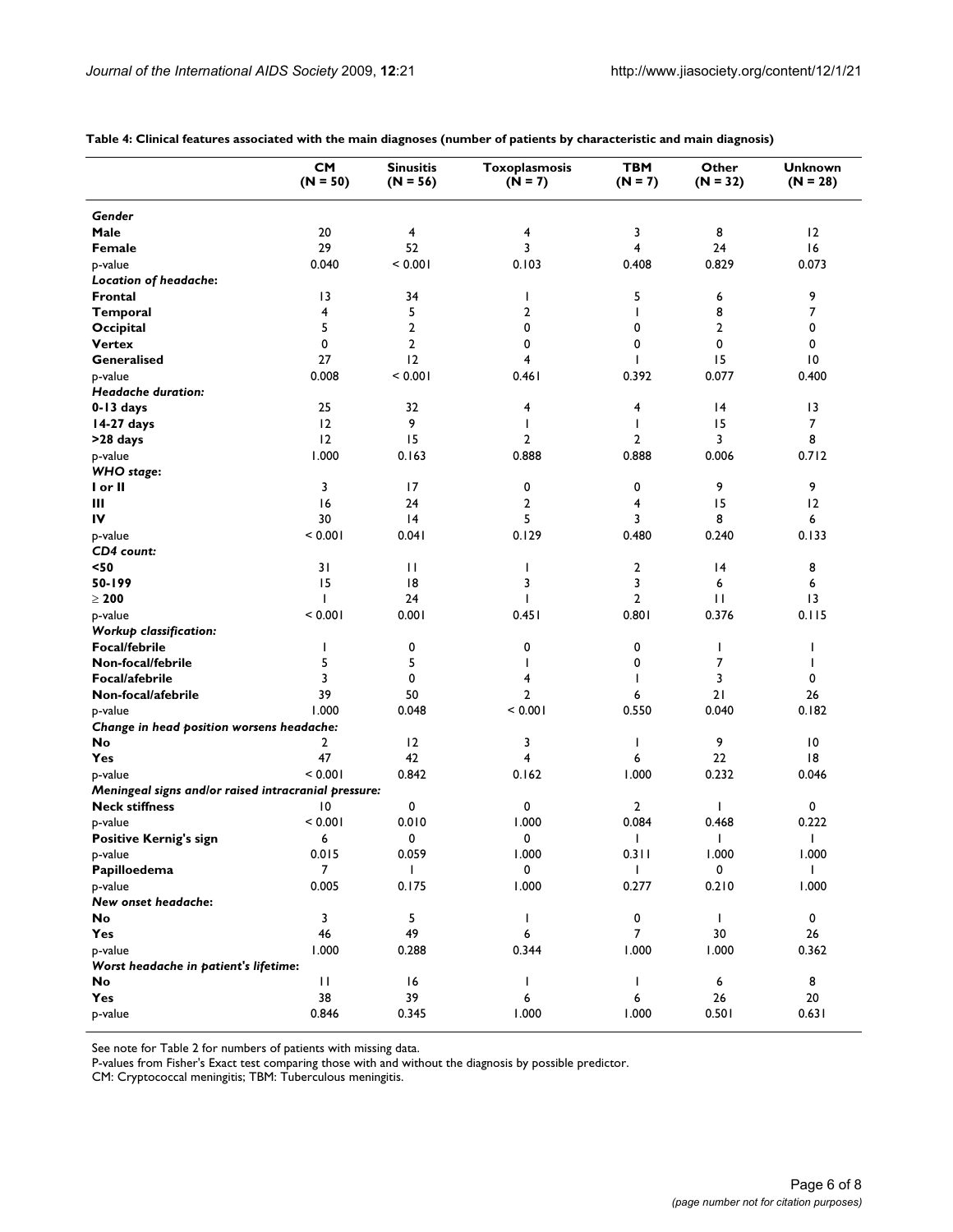|                                     | <b>Cryptococcal meningitis</b>      | <b>Serious condition</b> |                        |         |
|-------------------------------------|-------------------------------------|--------------------------|------------------------|---------|
|                                     | Odds ratio<br>$(95\% \, \text{Cl})$ | p-value                  | Odds ratio<br>(95% CI) | p-value |
| Sex (male)                          | 3.4(1.4, 9.0)                       | 0.011                    | $4.0$ (1.6, 10.3)      | 0.003   |
| CD <sub>4</sub>                     |                                     |                          |                        |         |
| $50$                                | 47.3 (8.6, 901)                     | < 0.001                  | 9.4(2.6, 46.4)         | 0.002   |
| 50-199                              | 23.5(4.1, 454)                      | 0.004                    | 7.5(2.0, 37.4)         | 0.006   |
| $\geq$ 200                          | $\mathsf{I}$ (Ref.)                 |                          | $I$ (Ref.)             |         |
| Change in position worsens headache | 21.4 (3.9, 407)                     | 0.005                    | $6.3$ (1.9, 26.0)      | 0.005   |
| Neck stiffness                      | $9.2$ (1.8, 82.8)                   | 0.019                    | 32.2 (4.2, 719)        | 0.004   |
| WHO stage                           |                                     |                          |                        |         |
| 181                                 |                                     |                          | $I$ (Ref.)             |         |
| III                                 |                                     |                          | $4.2$ (1.0, 24.4)      | 0.066   |
| IV                                  |                                     |                          | $6.5$ (1.6, 37.6)      | 0.016   |

**Table 5: Features associated with any serious conditions (cryptococcal meningitis, cerebral toxoplasmosis or tuberculous meningitis)**

Note: Odds ratios, confidence intervals (95% CI) and p-values calculated from multivariate logistic regression model. All variables included in the final multivariate model are shown. Variables considered in the step-wise procedure were: gender, headache location (Cryptococcal meningitis only), WHO stage, CD4 cell count, change in head position worsens headache, neck stiffness, Kernig's sign and papilloedema.

Eighteen (75%) of the 24 deaths in the study population were attributable to cryptococcal meningitis.

In 15% of the cases, no aetiology was discovered after full diagnostic workup. These patients generally improved on analgesic therapy. There were no clinical parameters from our analysis that could clearly predict an "unknown" aetiology. Fortunately, all of the patients, except one, with an unknown aetiology for their headaches improved with supportive therapy alone.

We conclude from this that once other serious and treatable causes have been ruled out by history and physical exam, laboratory and/or imaging, it is reasonable to treat with analgesics, reassurance and close clinical follow up.

Cerebral toxoplasmosis accounted for just less than 4% of the headache aetiologies in our population. This was observed despite the fact that more than 54% of persons with HIV infection in Uganda were reported to have a positive serology for toxoplasmosis [12].

The low prevalence of cerebral toxoplasmosis in our study population may be due to the fact that most of our HIVseropositive adults are initiated on co-trimoxazole prophylaxis in accordance with the national guidelines for the management of HIV in Uganda. Second, patients with cerebral toxoplasmosis presenting with focal neurological deficits may be more likely to be seen in an in-patient setting.

In addition, some patients with focal neurological symptoms attributable to cerebral toxoplasmosis may not have presented with headache as a major complaint. Such patients would not have been enrolled in this study due to

the inclusion and exclusion criteria for the headache symptom.

It is imperative to note that the diagnosis of cerebral toxoplasmosis was empiric, based on improvement of focal neurological symptoms after at least 10 days of co-trimoxazole therapy. Computerised tomography scanning was not a requirement in the study for the diagnosis of cerebral toxoplasmosis. It is therefore possible that there were alternative aetiologies for some of the subjects diagnosed with cerebral toxoplasmosis.

Tuberculous and viral meningitides together accounted for just less than 8% of the aetiologies of headaches. These conditions, however, may be under-diagnosed given the absence of definitive diagnostic kits (for instance, CSF PCR for Epstein Barr, Herpes simplex, etc.) for the viral meningitides and the very low sensitivity [13] of CSF Ziehl-Neelsen staining for the diagnosis of tuberculous meningitis.

We also noted a low prevalence of headache (of any cause) associated with fever (less than 20% of study subjects). This could be due to the fact that our patients frequently utilise over-the-counter medications like nonsteroidal anti-inflammatory drugs and paracetamol to alleviate their HIV-related ailments, like pain.

The study had a number of limitations. It was drawn from a patient population of HIV-infected individuals registered at only one care centre. Also, many patients with very severe headaches, neurological localizing findings or seizures may have presented directly to the casualty department of the hospital rather than to an out-patient setting. It was not financially feasible to do CT scanning